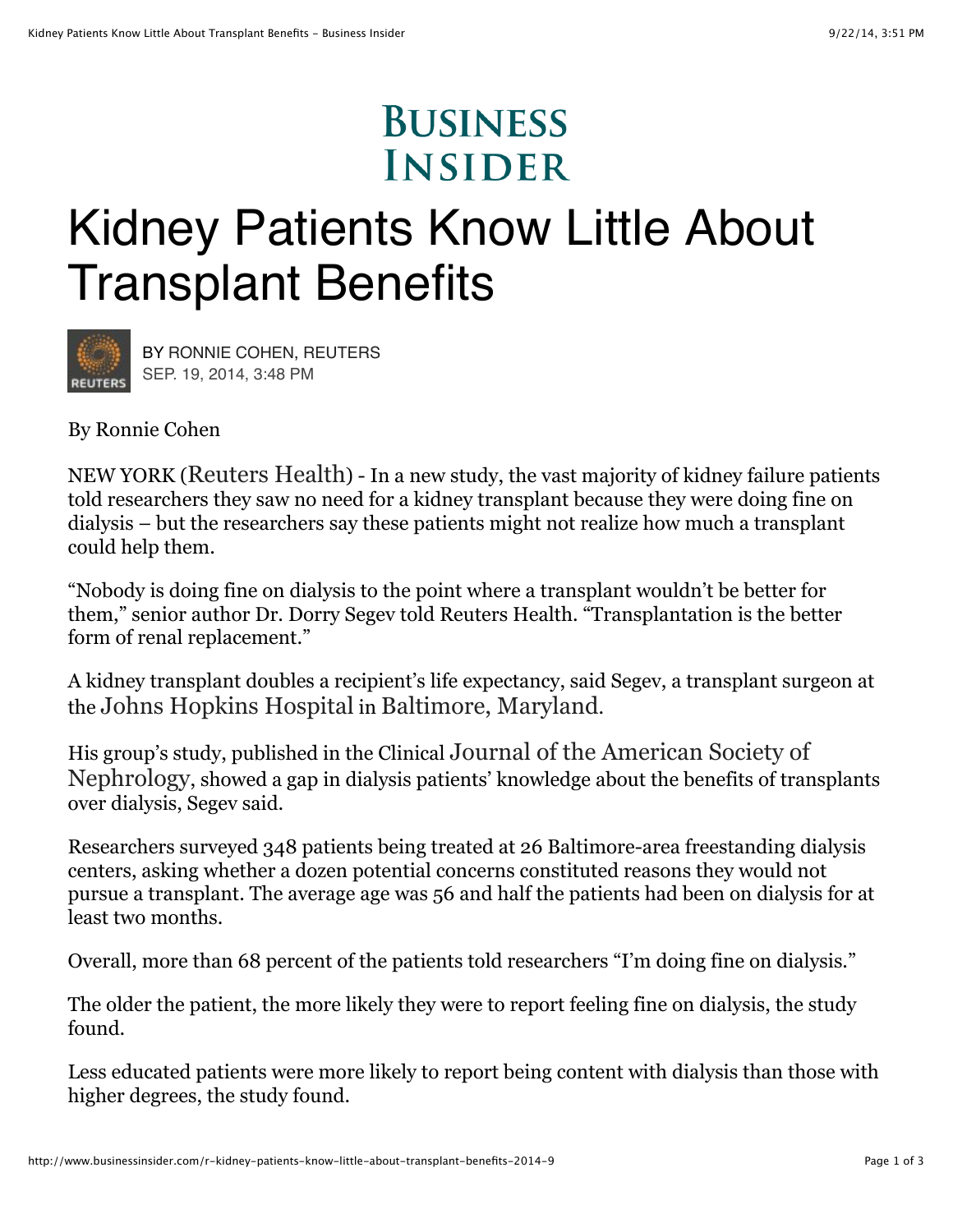Almost a quarter of patients had not seen a nephrologist (a doctor who specializes in kidney disease) before starting dialysis – and these people were almost twice as likely to report that no one had discussed a possible transplant with them.

Nearly 30 percent of participants reported feeling uncomfortable asking a friend or relative to donate a kidney, the study found. The authors say such reluctance to ask friends and relatives to donate kidneys is consistent with prior studies.

Also consistent with prior studies, the researchers found that women tended to be more fearful about transplants than men, with 26 percent of women saying they feared a transplant compared to less than eight percent of the men.

Women do just as well after a transplant as men, if not better, Segev said. "That's another area where we need to work on education and assurance," he said.

In sum, he said, the study points to a lack of education for renal-failure patients about the benefits of kidney transplants.

"This is another set of evidence that we have a problem in how well we are educating people at the time of their kidney disease," he said. "We really need to find a better way to educate people about transplantation."

Jesse Schold agreed. He has done similar research at the Cleveland Clinic but was not involved with the current study.

"The preponderance of research shows that transplantation doubles life expectancy, improves quality of life and reduces healthcare costs," he told Reuters Health.

"It's certainly interesting and to most people would be relatively startling" to realize how many patients aren't pursuing transplantation because they say they're doing fine, he said.

"Given the overwhelming evidence that transplantation is a better treatment modality, it certainly suggests that more education may be appropriate."

Schold stressed the need for patients suffering from renal failure to see nephrologists and learn about transplants soon after they are diagnosed with renal problems.

Prior research found that kidney-disease patients who are African-American or lack private health insurance are less likely to be matched with donor organs before they need dialysis (see Reuters Health story of January 31, 2013 here: http://reut.rs/1tKdUU2).

Almost 66 percent of the current study participants were African-American. Some 24 percent of them reported feeling uncomfortable asking someone to donate a kidney, compared to 41 percent of other participants.

Americans who receive kidneys from unrelated live donors tend to be white, highly educated and live in wealthier neighborhoods, according to an earlier study (see Reuters Health story